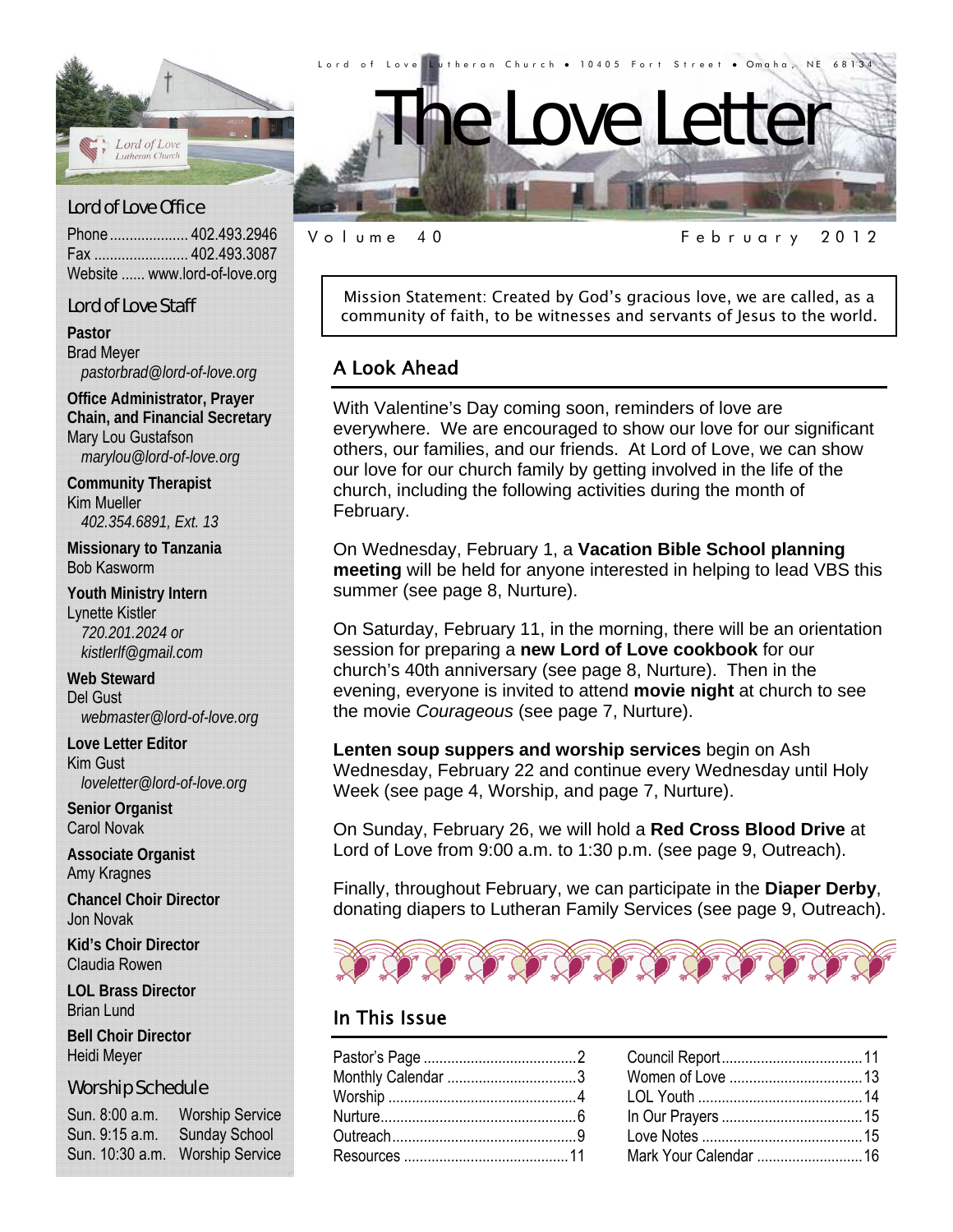#### Let His Light Shine by Pastor Brad

One Monday morning, I was backing out of the garage and heading to church when on the radio I heard a contemporary song start out with these lyrics:

"It's been a really, really messed up week Seven days of torture, seven days of bitter…"

Wow—what a way to start a Monday morning with negativity! Not the way that I was hoping to start my week at all. The realization is that we are surrounded by a lot of negativity. The challenge is not to be influenced by it or have it overwhelm you, but rather be a vessel of light!

Paul sees God at work in harsh circumstances to use him as a vessel for the light of the Gospel of Christ. God helped Paul through difficult circumstances so that he was able to say he was "afflicted in every way but not crushed; perplexed but not driven to despair; persecuted but not forsaken; struck down but not destroyed." (2 Corinthians 4:8-9)



God moved Paul beyond circumstances that might have crushed him or made him feel like "it's been a really, really messed up week" to let the suffering and dying Christ shine through him.

Paul was then able to say: "Rejoice always, pray without ceasing, give thanks in all circumstances; for this is the will of God in Christ Jesus for you." (1 Thessalonians 5:16-18)

In what practical way might God shine through your circumstances today with the light of Christ? How might you be a light to someone who is having a "really, really messed up week" and allow them to experience the loving presence of God?



I propose to change the lyrics to the song to:

"It's going to be a really, really great week Seven days of praise, seven day of laughter…"

May you be a light shining for others as they see Christ in you.

Peace, Pastor Brad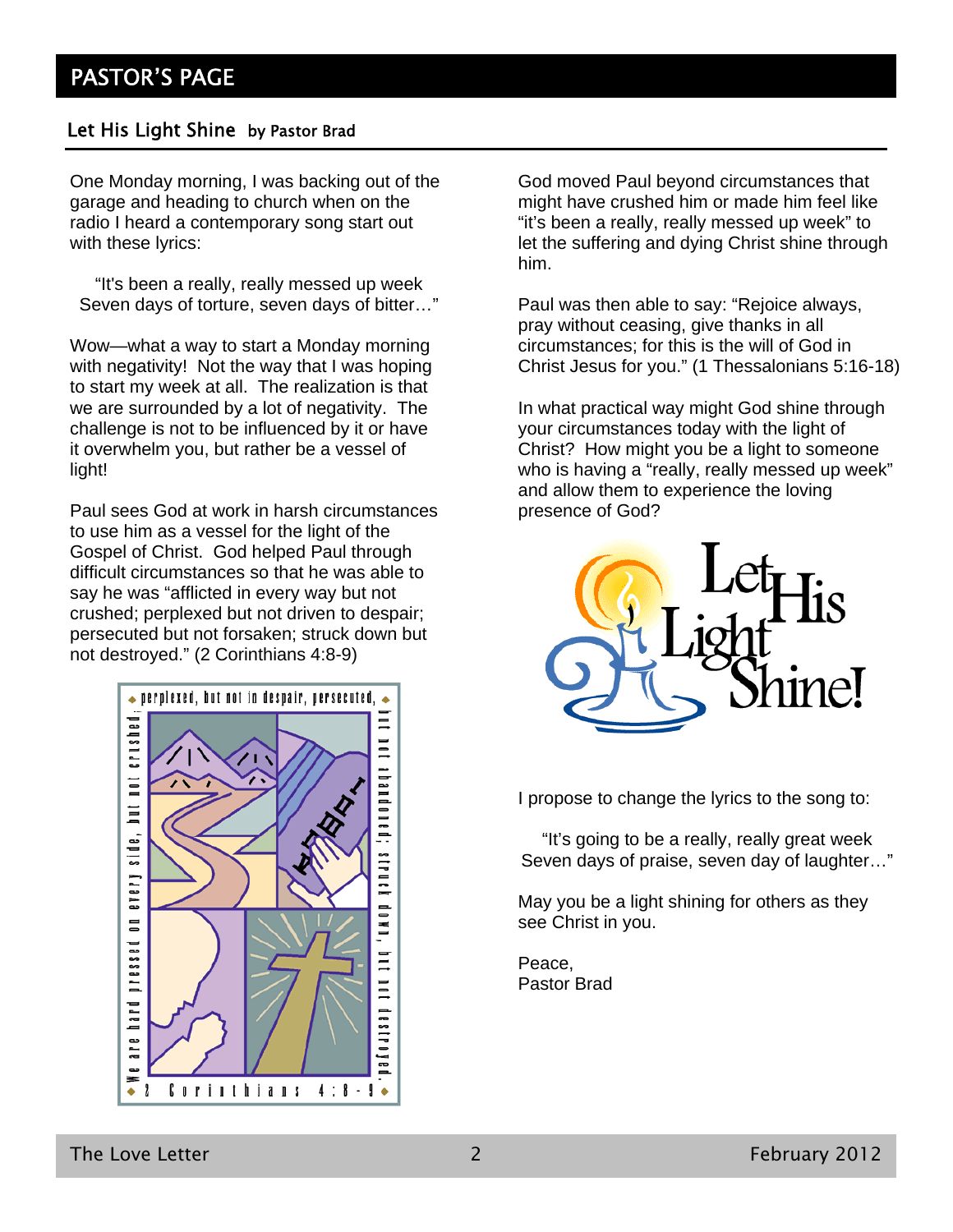# MONTHLY CALENDAR

| <b>February 2012</b>                                                                                                                                                                           |                                                                                                                                   |                                                                                              |                                                                                                                                                                                              |                                                                         |                 |                                                                                                                                                    |
|------------------------------------------------------------------------------------------------------------------------------------------------------------------------------------------------|-----------------------------------------------------------------------------------------------------------------------------------|----------------------------------------------------------------------------------------------|----------------------------------------------------------------------------------------------------------------------------------------------------------------------------------------------|-------------------------------------------------------------------------|-----------------|----------------------------------------------------------------------------------------------------------------------------------------------------|
| <b>Sunday</b>                                                                                                                                                                                  | Monday                                                                                                                            | <b>Tuesday</b>                                                                               | Wednesday                                                                                                                                                                                    | <b>Thursday</b>                                                         | Friday          | <b>Saturday</b>                                                                                                                                    |
|                                                                                                                                                                                                |                                                                                                                                   |                                                                                              | 1<br>5:00pm 7th & 8th<br>grade<br>Confirmation<br>Class<br>5:30pm Supper<br>6:00pm Luther Kids<br>6:00pm "Gather"<br><b>Bible Study</b><br>6:00pm Brass<br>7:15pm Chancel<br>Choir Rehearsal | $\overline{2}$<br>9:30am Text Study<br>@ Guthrie's<br>7:00pm Boy Scouts | 3<br>7:30pm AA  | 4<br>7:00am Men's<br>Breakfast & Bible<br>Study                                                                                                    |
| 5<br>Boy Scout Sunday<br>8:00am Worship &<br>Communion<br>9:15am Sunday<br>School<br>10:30am Worship &<br>Communion<br>6:00pm & 7:00 PM<br>Bell Choir<br>Rehearsal                             | 6<br>6:00pm "Gather"<br>Bible Study @<br>Old Country<br><b>Buffet</b><br>6:30pm Mutual<br>Ministry Mtg.<br>8:00pm AA & Al<br>Anon | 7<br>9:00am Quilters<br>7:00pm Sunnyslope<br>Neighborhood<br>7:00pm Vision &<br>Coordination | 8<br>5:00pm 7th & 8th<br>grade<br>Confirmation<br>Class<br>5:30pm Supper<br>6:00pm Brass<br>6:00pm Luther Kids<br>7:15pm Chancel<br>Choir Rehearsal                                          | 9<br>9:30am Text Study<br>@ Guthrie's<br>7:00pm Boy Scouts              | 10<br>7:30pm AA | 11<br>7:00am Men's<br>Breakfast & Bible<br>Study                                                                                                   |
| 12<br>8:00am Worship &<br>Communion<br>9:15am Sunday<br>School<br>10:30am Worship &<br>Communion<br>11:30am<br>Congregational<br>Meeting<br>6:00pm & 7:00 PM<br><b>Bell Choir</b><br>Rehearsal | 13<br>8:00pm AA & Al<br>Anon                                                                                                      | 14                                                                                           | 15<br>5:00pm 7th & 8th<br>grade<br>Confirmation<br>Class<br>5:30pm Supper<br>6:00pm Luther Kids<br>6:00pm Brass<br>7:15pm Chancel<br>Choir Rehearsal                                         | 16<br>9:30am Text Study<br>@ Guthrie's<br>7:00pm Boy Scouts             | 17<br>7:30pm AA | 18<br>7:00am Men's<br>Breakfast & Bible<br>Study                                                                                                   |
| 19<br>8:00am Worship &<br>Communion<br>9:15am Sunday<br>School<br>10:30am Worship &<br>Communion<br>1:00pm Eagle Scout<br>Ceremony<br>6:00pm & 7:00 PM<br>Bell Choir<br>Rehearsal              | 20<br>8:00pm AA & Al<br>Anon                                                                                                      | 21<br>9:00am Quilters<br>7:00pm Church<br>Council                                            | 22<br>5:00pm 7th & 8th<br>grade<br>Confirmation<br>Class<br>5:30pm Supper<br>6:00pm Brass<br>6:00pm Luther Kids<br>7:15pm Chancel<br>Choir Rehearsal                                         | 23<br>9:30am Text Study<br>@ Guthrie's<br>7:00pm Boy Scouts             | 24<br>7:30pm AA | 25<br>Scrapbooking<br>7:00am Men's<br>Breakfast & Bible<br>Study<br>9:30am Novak in<br>Sanctuary<br>12:00pm Blue &<br>Gold Activities &<br>Banquet |
| 26<br>8:00am Worship &<br>Communion<br>9:15am Sunday<br>School<br>10:30am Worship &<br>Communion<br>1:00pm District 18<br>AA Mtg.<br>6:00pm & 7:00 PM<br>Bell Choir<br>Rehearsal               | 27<br>8:00pm AA & Al<br>Anon                                                                                                      | 28                                                                                           | 29<br>5:00pm 7th & 8th<br>grade<br>Confirmation<br>Class<br>5:30pm Supper<br>6:00pm Brass<br>6:00pm Luther Kids<br>7:15pm Chancel<br>Choir Rehearsal                                         |                                                                         |                 |                                                                                                                                                    |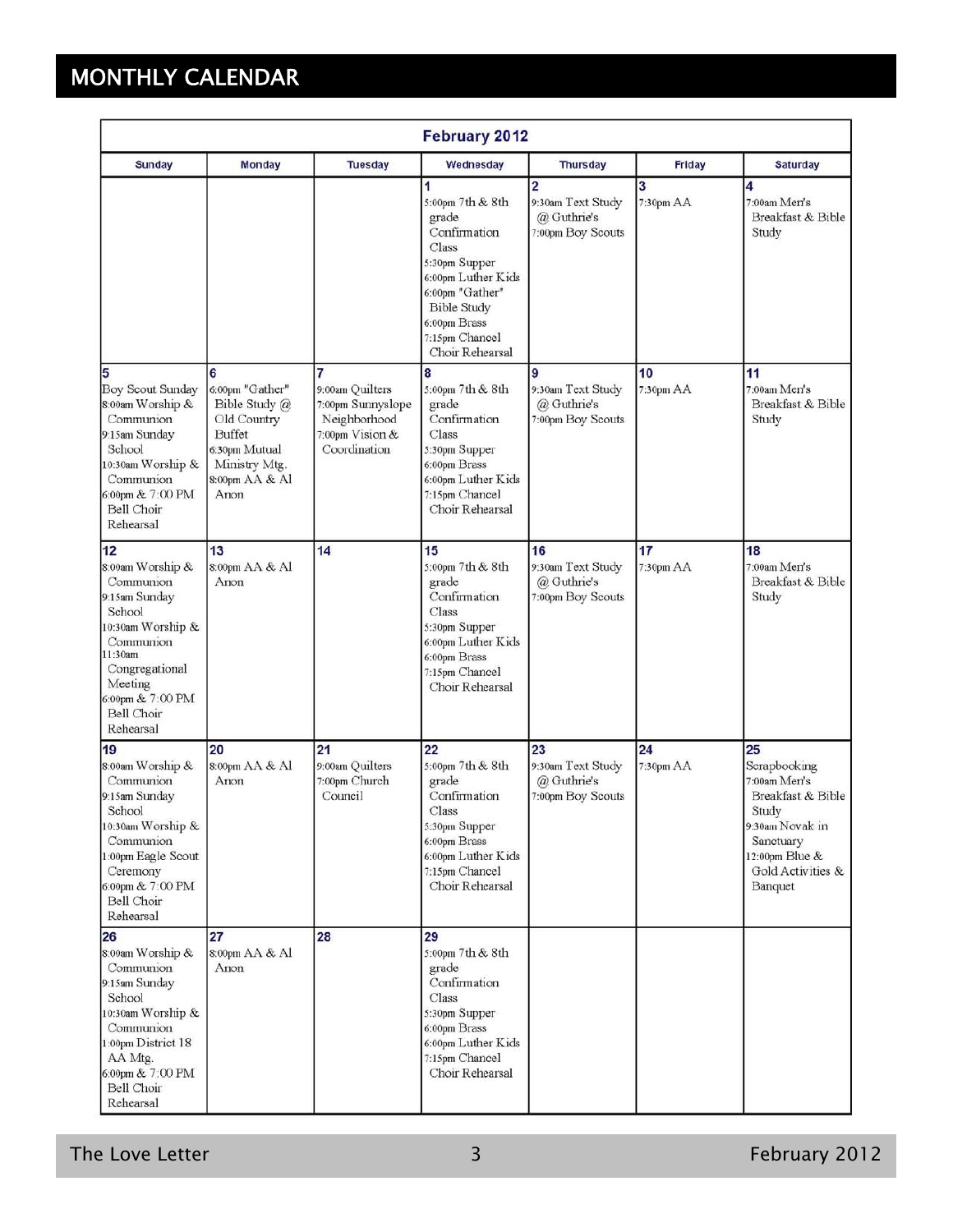#### Worship Services for Lent

Please join us for Ash Wednesday service at 7:00 p.m. on February 22 as we begin our Lenten journey.

Wednesday Lenten worship services begin on February 29 at 7:00 p.m. and will focus on The Character of Christ: Forgiving, Peaceful, Obedient, Humble, and Loving. A simple supper will be served at 5:30 p.m. each Wednesday.





#### Lord of Love's Worship Servants

|                          | February 5                                                                    | February 12                          | February 19            | February 26            |
|--------------------------|-------------------------------------------------------------------------------|--------------------------------------|------------------------|------------------------|
| Greeter(s)               |                                                                               |                                      |                        |                        |
| 8:00a.m.                 |                                                                               |                                      |                        |                        |
| 10:30 a.m.               |                                                                               |                                      |                        |                        |
| Liturgist                |                                                                               |                                      |                        |                        |
| 8:00a.m.                 | Deb Lund                                                                      | Kenn Garder                          | Dave Hild              |                        |
| 10:30 a.m.               |                                                                               | <b>Ruth Manning</b>                  |                        | Paul Christenson       |
| <b>Communion Servers</b> |                                                                               |                                      |                        |                        |
| 8:00 a.m.                | Lund family                                                                   | Garder family                        |                        |                        |
| 10:30 a.m.               |                                                                               | Dan and Ruth Manning,<br>Anne Yarger |                        |                        |
| Nursery Attendant(s)     |                                                                               |                                      |                        |                        |
| 8:00a.m.                 |                                                                               |                                      |                        |                        |
| 10:30 a.m.               |                                                                               |                                      |                        |                        |
| <b>Altar Care</b>        |                                                                               |                                      |                        |                        |
| 8:00 a.m.                | Doug and Rose Roberts                                                         | Vandeventer girls                    | Ed and Marjorie Keiser | Cathy Aden, Sue Dieter |
| 10:30 a.m.               | Debra Gillespie,<br>Karen Armitage                                            | <b>Brenda and Suzanne Mac</b>        | Rown family            | <b>Brewer family</b>   |
| <b>Ushers</b>            |                                                                               |                                      |                        |                        |
| 8:00 a.m.                | Joe Combes, Jason Combes, Josh Combes                                         |                                      |                        |                        |
| 10:30 a.m.               | Dave Lueders, Adam Lueders, Brad VenHuizen, Lynnette Nore, Christopher Boarts |                                      |                        |                        |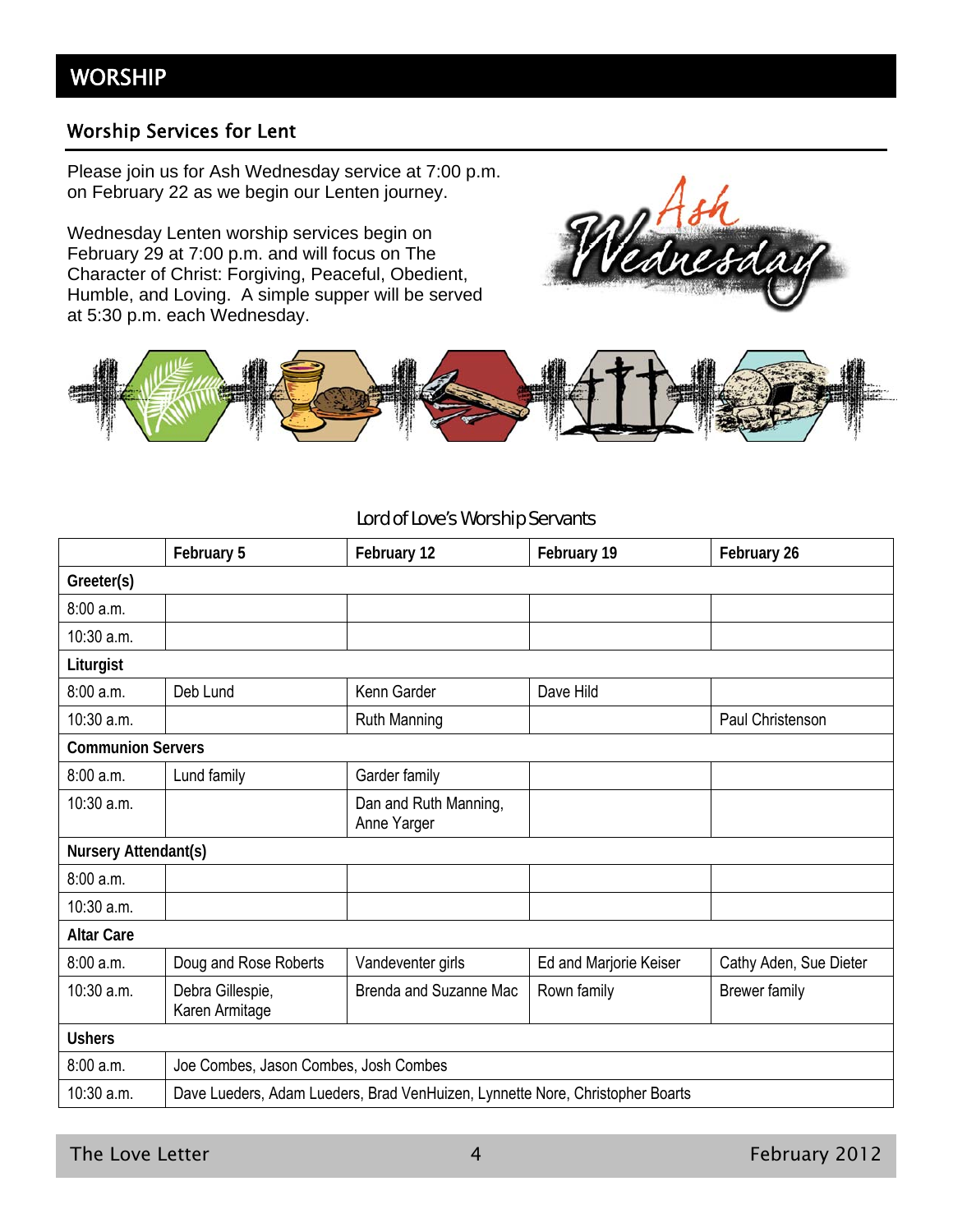#### Sharing Our Faith by Karen Pickens

In 2011, we lost two of our long-time members who were also long-time best friends. Esther Welliver died on September 9, and Agnes Wilson died on December 28. Both were also members of Our Savior's Lutheran Church. At a very young age, both lost their mothers and because of that shared a lot in common. At Christmas, I talked to Evelyn Weston, who also was a member of Love of Love before she moved to Colorado. Evelyn became a good friend of Agnes, visiting her and taking her shopping and to lunch. We have a picture of all four of us—Evelyn, Agnes, Esther, and me—at lunch one Sunday after church. As I recall, our waitress enjoyed our luncheon as much as we did because most of the time was spent laughing. There was nothing more entertaining than sitting down with Agnes and Esther…oh, the stories they could tell and the way in which they told them…straight out of Hollywood! Rachel Novak and I have our own memories of spending time with Agnes and Esther. One was sitting with them at Agnes's son and daughter-in-law's home listening to their stories and enjoying the love felt around the table that day. We miss them already, as do their family and friends, but they leave an everlasting mark on all those who knew them.



Getting to know and write about members of Lord of Love has been such a joy for me. I wasn't sure whose story I would be writing next until the Epiphany luncheon. I don't work ahead much. I am a "now" person as I have learned in *Living Our Strengths*, Adaptability being one of my strong themes: "taking things as they come and discovering the future one day at a time." At the luncheon, I got to sit with my friend Katie Gillespie and her mom, Deb. Before the luncheon was over, plans were made to write Keith Gillespie's story, which will be featured in next month's issue of *The Love Letter*. I am thankful for Deb and Keith's willingness to share Keith's story with us.

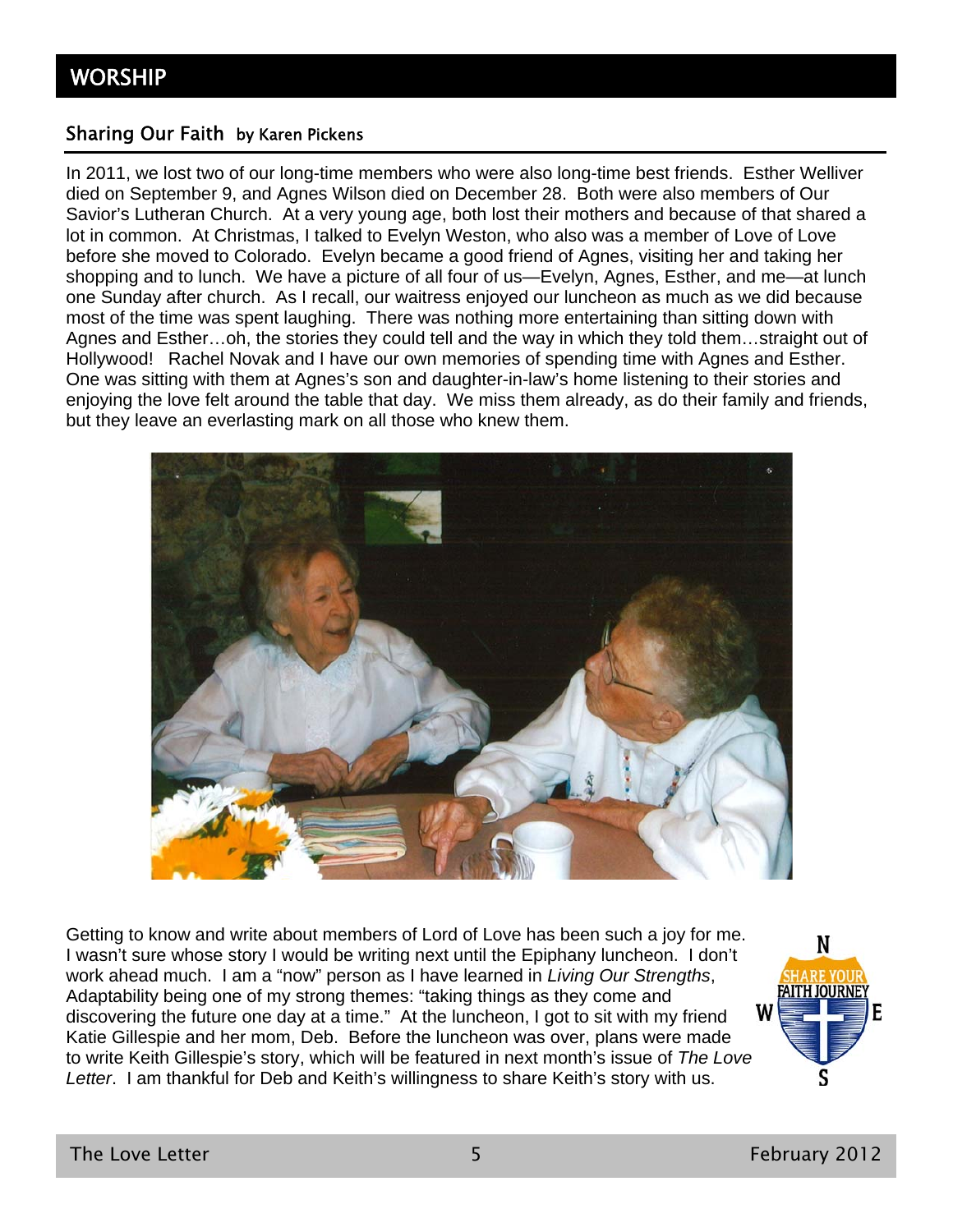#### A Visit With Dick Bell by Karen Mullen

Early in January, I made it a point to visit Dick Bell at Immanuel Village to share with him the success of the Bell Choirs at Lord of Love. I wondered how he was doing since my last visit during our drive to raise the monies for purchasing the bells and equipment. I had heard his name recently in the Prayers and was concerned about him. On the phone, Dick sounded very upbeat, and so I was less apprehensive.

During my previous visit, I had spoken with Dick regarding the memorial funds from his wife's funeral. Dick was most gracious in supporting the efforts to start the Bell Choir ministry. I joked with him a bit about it being a "Bell" Choir—it seemed a natural fit. At Immanuel, there is also a bell choir for residents. Dick has often attended their rehearsals and concerts, so he feels that connection as well. A good friend of mine, Erna Clanton, has been the backbone of that group.

During our visit, I played a CD of the Bell Choir's first performance at Lord of Love in October. He was quite impressed and happy to hear that the development had gone so smoothly. I brought him a few holiday baked goods and inquired about his Christmas. His family had come to spend Christmas Eve with him at Immanuel, where there are some private rooms that a family can use for their gathering. These days, Dick's mobility is limited, so he doesn't get out much. We don't see him at Lord of Love because Immanuel has an excellent program, pastor, and Sunday services for the residents. But I think Dick still feels the connection with Lord of Love and would probably welcome any other visits members might want to make.

# NURTURE

#### Welcome Our New Members!

Lord of Love welcomed the following people into membership on Sunday, January 15:

- Ruth Christensen Ruth is a nurse at the Nebraska Medical Center and is married to Chad (son of Paula Foster).
- Amber Huggenberger Amber is a teacher with OPS and is married to Jason Bougger. They have a son, Henry.
- Julie Concannon Julie is a stay-at-home mom and is married to Paul. They have three children: Daniel, Laurel, and Noah.

Please greet them and welcome them to Lord of Love!

 $\approx$  O

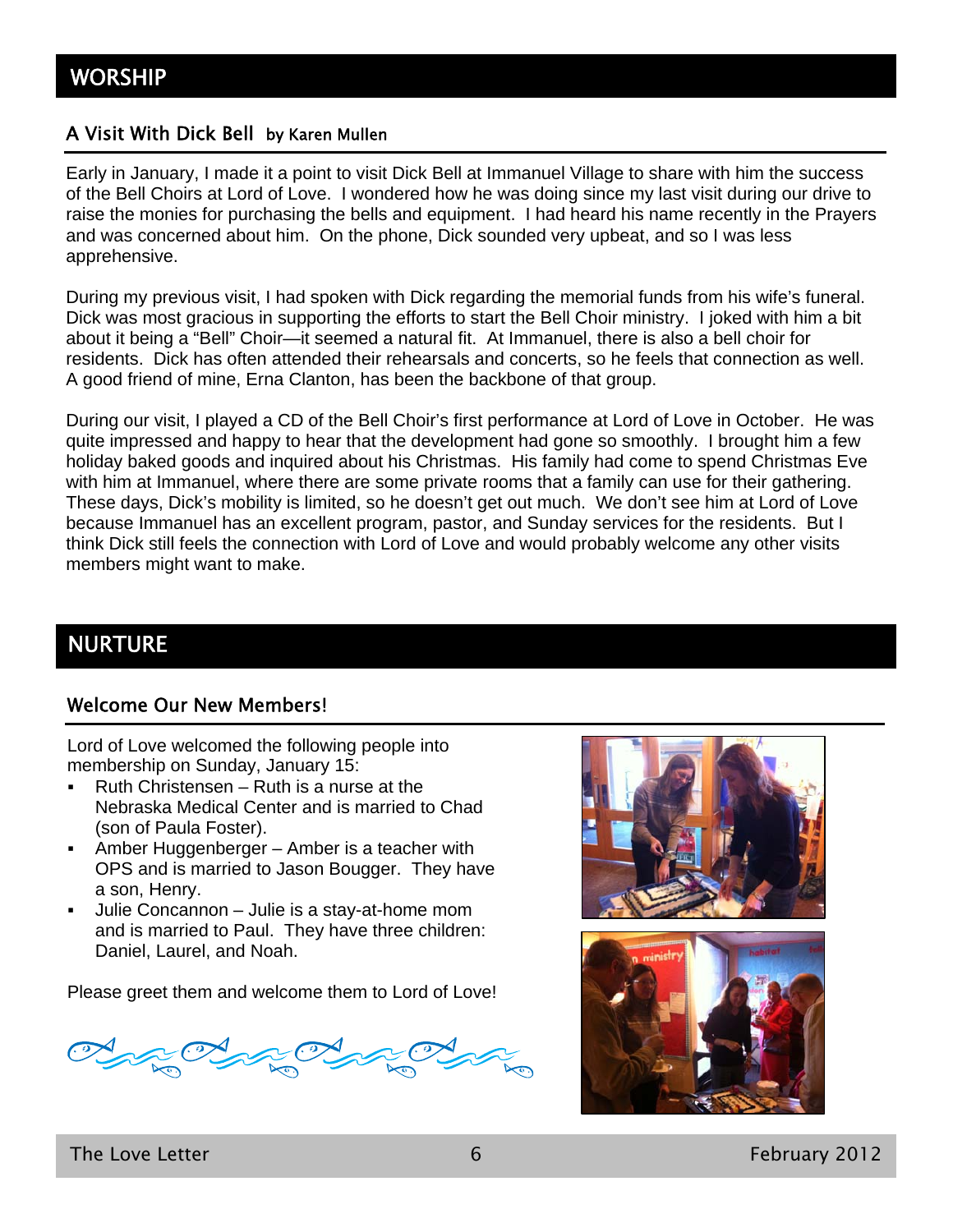# **NURTURE**



Women and girls, sign up for secret angels by February 1! Sign-up sheets are available in the Narthex. Fill out the form with information about yourself, and put it in Shawn Lorenzen's mailbox.

#### Lenten Soup Suppers

February 22, 2012, is Ash Wednesday, which will be our first opportunity to volunteer to share our favorite soup with others at Lord of Love. If you would like to prepare one of our Lenten

soup suppers, please see the sign-up sheet on the bulletin board in the Narthex.



For the Ash Wednesday supper, plan on 65 to 70 hungry people, or two roasters full of soup. Traditionally, a desert is also part of the meal.

A free will donation is collected. You take out the cost of the food from the donations, and then any money left is given as part of the Lenten Offering.

### Secret Angels **Courageous Living Bible Study**

Do you want to be a better spouse and/or parent? Who doesn't? Come to the Courageous Living Bible Study, to be held each Sunday in February at 9:15 a.m. in the Sanctuary, to see how living more courageously for the sake of your family might improve your family relationships. This 4-week study will use clips from the recently released movie "Courageous," real life examples, and Bible passage to stimulate discussion about what living courageously might entail.

#### Movie Night on Saturday, February 11



All are invited to watch the movie *Courageous* on Saturday, February 11 at 7:00 p.m. at Lord of Love. This movie was produced by a Christian group and received great reviews from members who saw it in the theatres in October. The movie is PG-13 and is appropriate for all youth and

adults. Food and beverages will be available for purchase, and the funds raised will go to the Men's Ministry Scholarship Fund for attending the next national convention.

#### Weekly Education Opportunities at Lord of Love

|                                                                    | Wednesday               |                                                                  |
|--------------------------------------------------------------------|-------------------------|------------------------------------------------------------------|
| Sunday School (Preschool - High School) @<br><b>LOL Classrooms</b> | 5:00 p.m.               | Confirmation ( $7th$ & $8th$ grades) @ LOL Abraham<br>Room       |
| Adult Studies @ LOL Abraham, Mary, and                             | 6:00 p.m.               | Luther Kids ( $1st - 6th$ grades) @ LOL Preschool                |
| Joseph Rooms                                                       | 6:00 p.m.               | Gather Bible Study @ LOL Mary Room (first<br>Wednesday of month) |
|                                                                    |                         |                                                                  |
| Gather Bible Study @ Old Country Buffet (first<br>Monday of month) | Thursday<br>$9:30$ a.m. | Text Study @ Guthrie's                                           |
|                                                                    | Saturday<br>$7:00$ a.m. | Men's Breakfast and Bible Study @ LOL<br><b>Fellowship Hall</b>  |
|                                                                    |                         |                                                                  |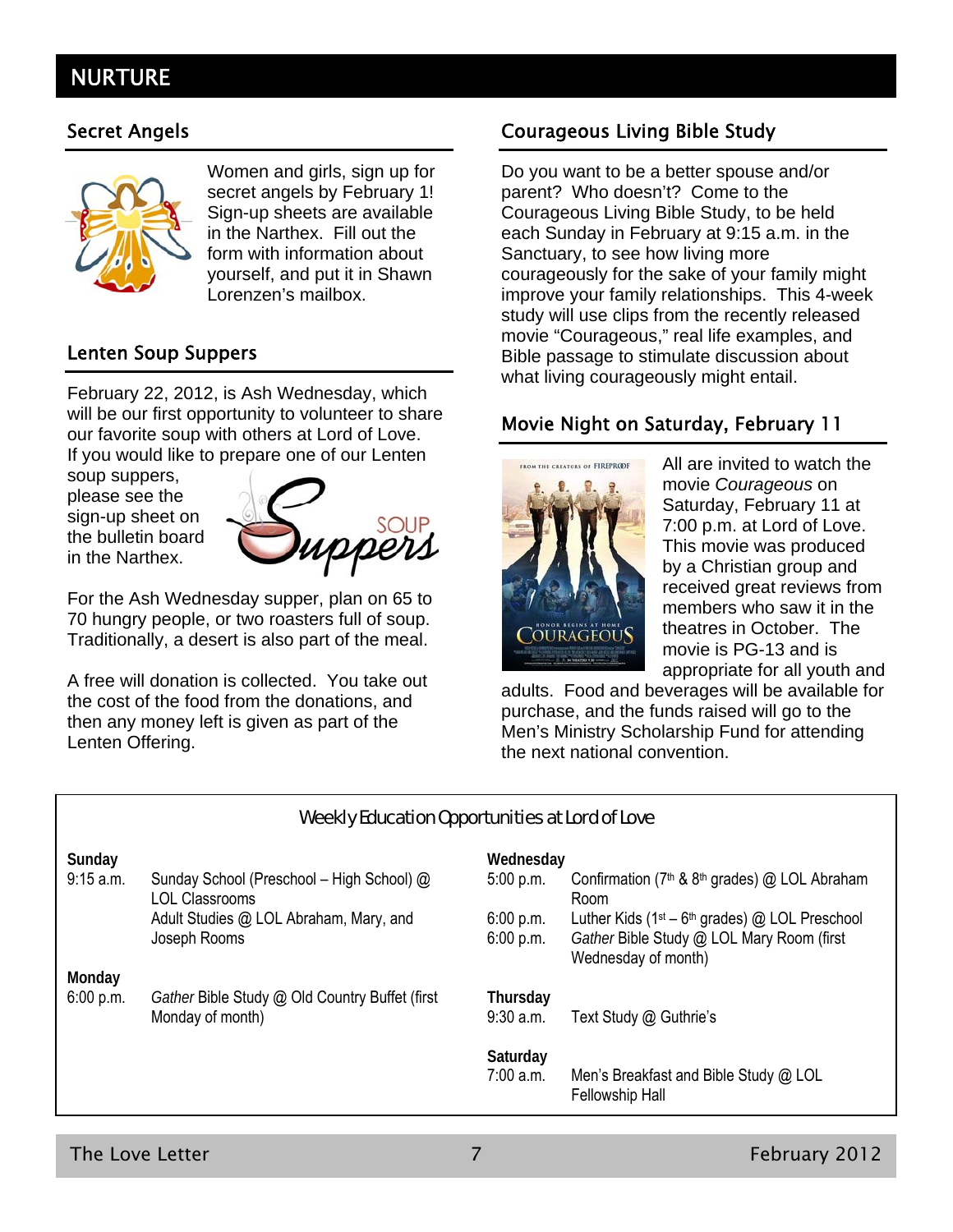# NURTURE

#### Cookbook

Calling all cooks! We're going to roll out the newest edition of Lord of Love's cookbook in time for Lord of Love's 40th anniversary in June. Our last cookbook was printed for the 30th anniversary, so after 10 years, we're anticipating a good response to participating in and purchasing the cookbook.



But…we need a committee! Please contact Ruth Manning at cranecoffeechick@gmail.com or at 402-451-0221 as soon as possible to volunteer. There will be an orientation session at church at 10:00 a.m. on Saturday, February 11. We will view the introductory video from Morris Press in Kearney and begin discussions on the format of the cookbook.

In the meantime, be thinking of recipes for sections like Kids Cook, Men in the Kitchen, International Favorites, and the usual cookbook categories.

#### Vacation Bible School Planning

Cold weather may be coming, but planning for VBS will surely warm you up! Just think SUMMER!



We are planning for our 2012 VBS and are looking for volunteers. This year's theme will be Sonrise National Park, where kids will enjoy learning to depend on the promises of Jesus—promises each of us can cling to. They will discover the true treasure described in Philippians 4:19, "My God will meet all your needs according to his glorious riches in Christ, Jesus." The daily themes will encompass Bible stories and activities focused on True Peace, True Riches, True Power, True Love, and True Hope. We hope that children will leave VBS knowing that no matter what extreme challenge may come their way in life, they will have the indescribable, all-powerful, unchangeable, unwavering Jesus to guide their way.

Mark your calendar! VBS 2012 will be held in the evenings from Monday, June 11 through Friday, June 15.

The first planning meeting was held on Wednesday, January 25, and the second planning meeting will be on Wednesday, February 1 at 6:00 p.m. These meetings will be the start to planning the week of VBS. We will look at materials, determine program set-up and needs, listen to music and videos, and discuss thoughts and ideas. We invite anyone interested in assisting with the planning of VBS to attend.

There will be many more volunteer opportunities to use your gifts and talents. Be watching for more information or just let Heather Christensen know how you'd like to help.

Questions? Contact Heather Christensen at 402-415-4571 or Pastor Brad.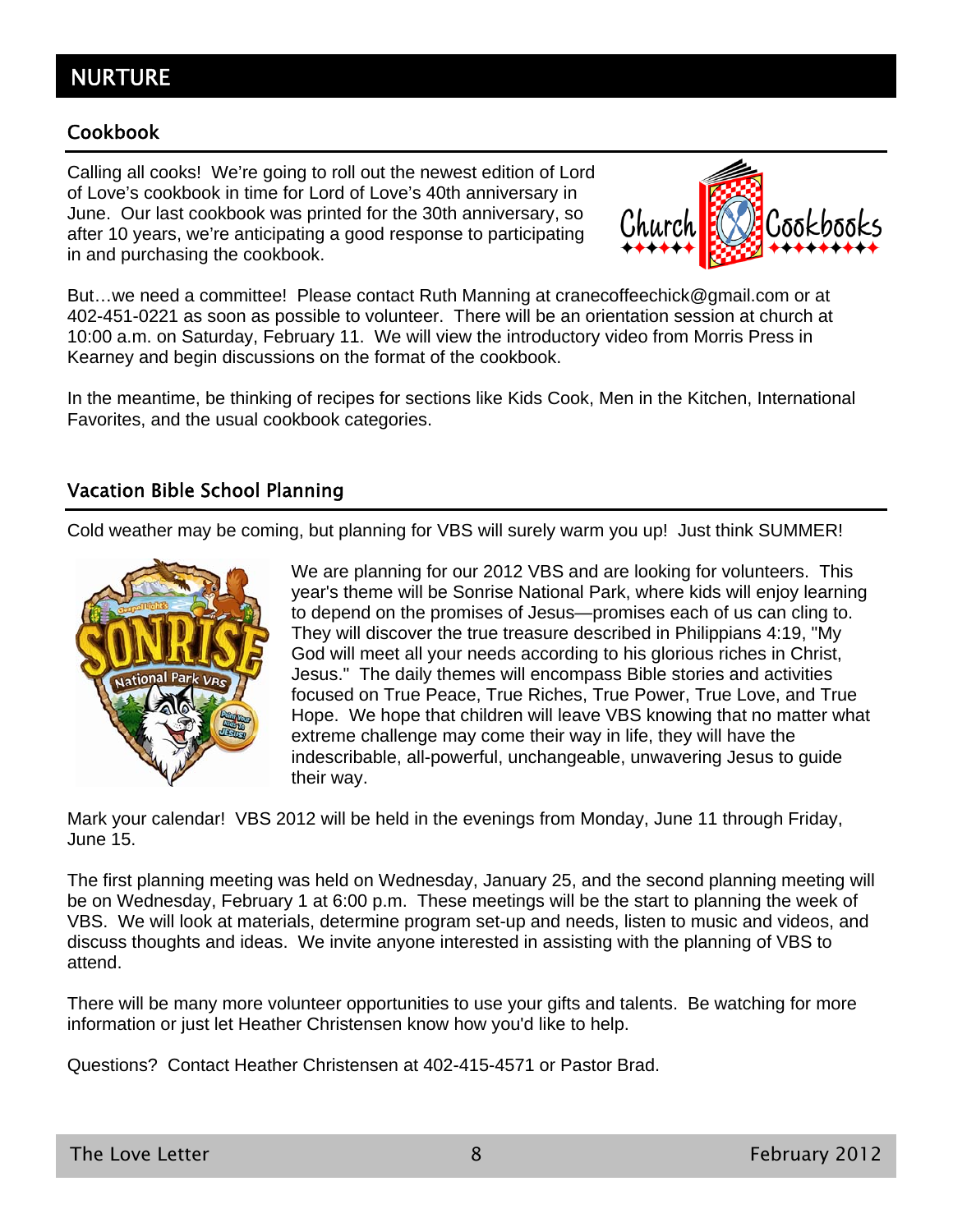### Red Cross Blood Drive on February 26

Lord of Love is hosting a Red Cross Blood Drive on Sunday, February 26, 2012, from 9:00 a.m. to 1:30 p.m. To schedule your donation time, please see Gary Ramsay or Paul Christenson or sign up online at redcrossblood.org. If you would like to help with this event, please contact Paul or Gary ASAP.



### Diaper Derby 2012

Lutheran Family Services (LFS) has invited eight Omaha ELCA congregations to participate in a Diaper Derby with the goal of collecting 100,000 diapers! Lord of Love is excited to join in this challenge.

Throughout the month of February, you may give a monetary donation or bring disposable diapers to church to help us reach our goal of 8,000 diapers. Sizes 3, 4, and 5 are the most desired if you purchase the diapers on your own.

Your monetary gift will be held by Lutheran Family Services to purchase diapers throughout the year as needed. (Monetary gifts are preferred due to issues of storage of 100,000 diapers.) Each year, LFS spends over \$60,000 dollars to supply diapers for their programs in Omaha and Council Bluffs, which is a drain on other financial resources at LFS. The Diaper Derby will assist LFS to provide even greater services in our area.

The diapers are distributed through the LFS Center for Healthy Families. The center's "Young Families Incentive Program" encourages healthy behaviors among client families by providing needed child-care essentials, such as diapers, car seats, and Pack N Plays. Parents "purchase" these items at the "Boutique Store" with points earned by completing healthy parenting activities within the program.

Purchasing power through monetary gifts to LFS will enable them to buy diapers at the basic unit price of .20 per diaper.

Dollars Diapers \$1.00 5 \$5.00 25 \$10.00 50 \$15.00 75 \$20.00 100 \$40.00 200 \$60.00 300 \$80.00 400 \$100.00 500 (based on averages of size, brand) Let's meet the challenge of 8,000 diapers for LFS! **Diaper** Derby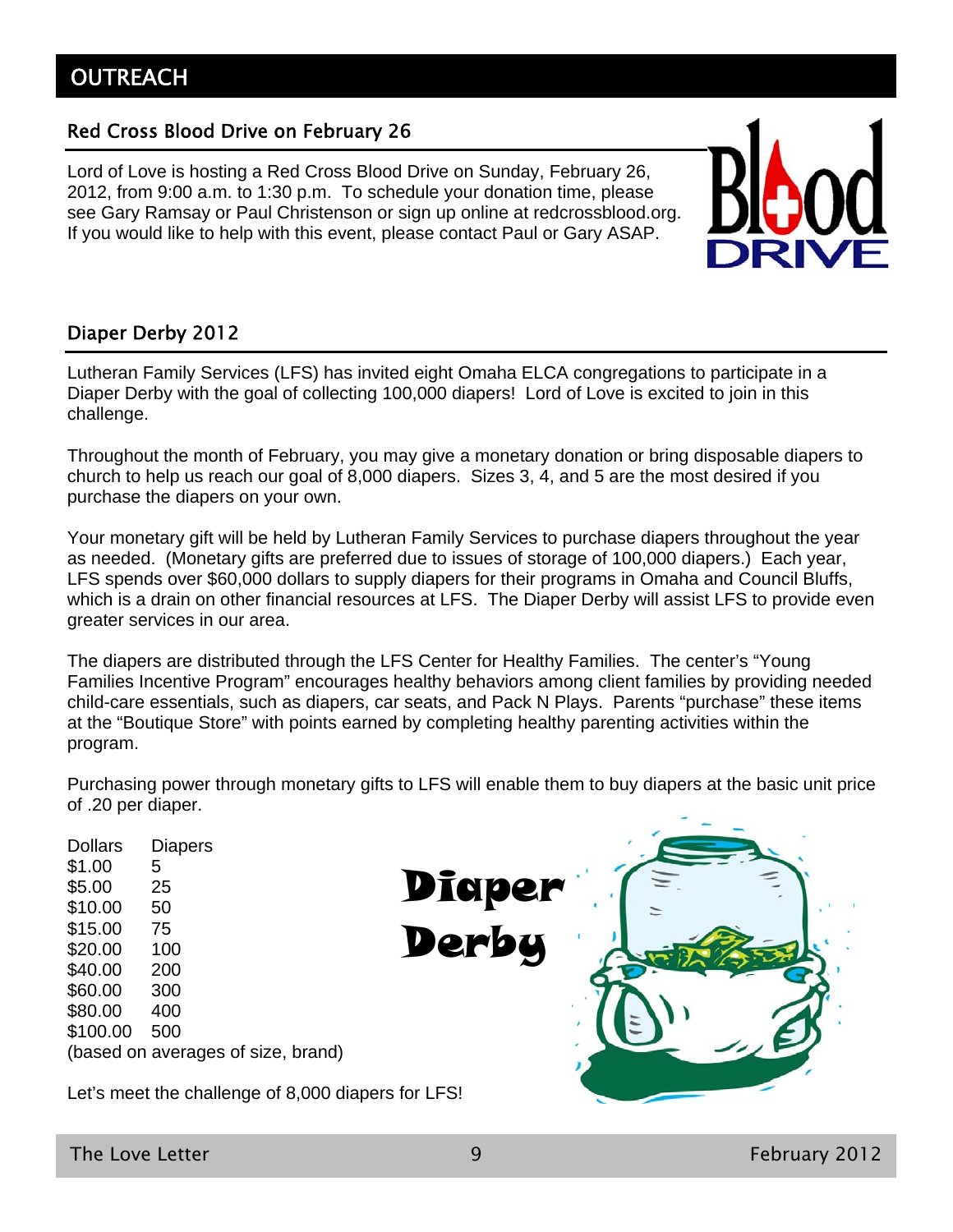#### Nebraska ELCA – We Do Mission!

A recent letter from Bishop David deFreese sadly announced a 5 percent reduction in funding for the 2012 Synod Budget due to reduced monies from mission centers and churchwide partnerships. Here are some points to ponder from Bishop deFreese:

"From support for world hunger relief and malaria eradication efforts abroad to ministries serving our brothers and sisters in need in our Nebraska neighborhoods and communities, mission share makes ministry possible. More than 80 percent of the money received by the Nebraska Synod through mission share goes on to do ministry 'outside the walls.' The remaining dollars are used to resource our local mission centers to help them do their own mission and ministry effectively.

"There is a troubling trend toward designated giving that makes it more difficult to carry out the ministries that we have collectively agreed to do. All too often, designated gifts result in lower mission share offerings, meaning there are fewer dollars available to fund our shared ministries.

"Now more than ever is the time for us to ask ourselves once again, 'What does it mean to be the church?' What does it mean that we are those who in Jesus' words are called to 'be my witnesses in Jerusalem and in all of Judea and Samaria and to the ends of the earth?' (Acts 1:8 NRSV)

"I pray that all of us will reflect on these questions and seek ways in which we can do more together. I applaud the faithful efforts and sacrifice that many of our mission centers make to partner with the Nebraska Synod through mission share and ask that we seek ways to fund and resource the essential ministries we do together in Jesus' name."

Lord of Love has been blessed to be able to provide our annual Synod Mission share each year. In addition, we as a congregation do mission with our special offerings (Lent, Easter, Thanksgiving, Advent, and Christmas), our commitment to Feed the Roots, and our budgeted 2.5 percent of our income to go toward special mission projects.

Here's an example of the Nebraska ELCA being the church:



Farmers from the Nebraska Synod contributed 21 loads of hay to our neighbors in Texas to help replace the hay crops that were lost due to drought and fires earlier this year.



The Love Letter **10** February 2012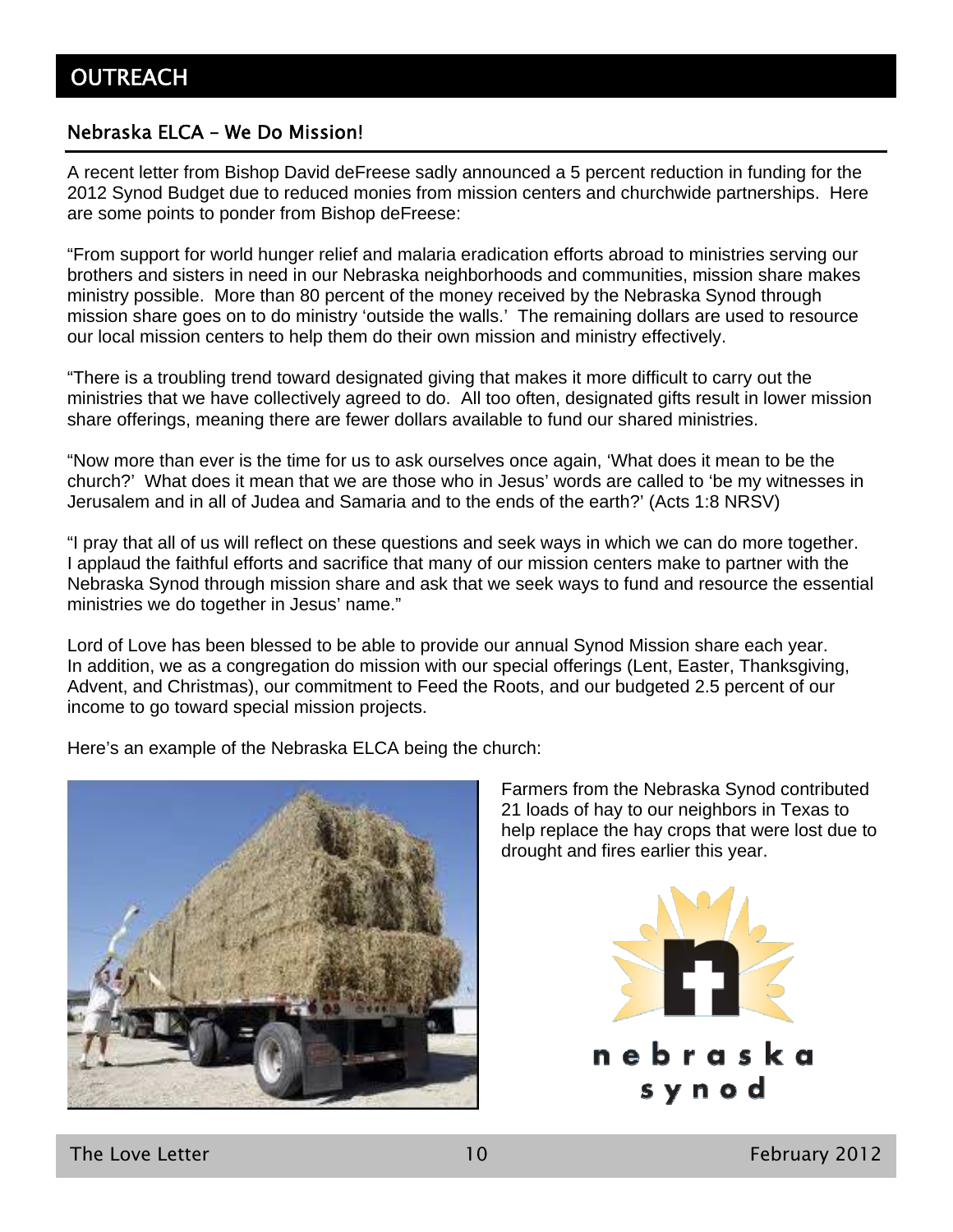# **RESOURCES**

#### Stewardship All Year Long: Volunteering by Kathy Christiansen

The stewardship word for this month is "Volunteering."

"For I testify that they gave as much as they were able, and even beyond their ability. Entirely on their own, they urgently pleaded with us for the privilege of sharing in this service to the Lord's people." 2 Corinthians 8:3-4

Stewardship is much more than finances; it is also about our actions. Our service to others, our time, our concern and love for our fellow humans and our world; those are also our offerings. These actions show how we are willing to love and serve our God, which is our purpose as Christians.



Paul reminds us in the above words that volunteering of our time and talents for God's work is an honor. Even the humble Christians that he writes about gave out of what little they had, trusting in God to provide for them. Paul reminds us that we are all God's servants, using His gifts and spending our lives making every effort to love God and others. May we become better stewards of His gifts this month and always.



# COUNCIL REPORT

#### Our Giving Status by Barb Haskins, Council Treasurer

Our financial picture for the month of December 2011 is as follows:

- Income: \$25,029.59
- Expenses: \$22,626.03

Thank you for your generous support of Lord of Love.



#### 2012 Lord of Love Church Council

**Executive Committee:** Brian Lund, President; Kenn Garder, Vice-President; Judy Messerschmidt, Secretary; Barb Haskins, **Treasurer** 

**Nurture:** Paula Foster, Lori Vandeventer

**Outreach:** Jeri Morgan, Mike Klos

**Resources:** Doug Roberts, Rex Quadhamer

**Worship:** Randi VenHuizen, Pat Brewer



The Love Letter **11** February 2012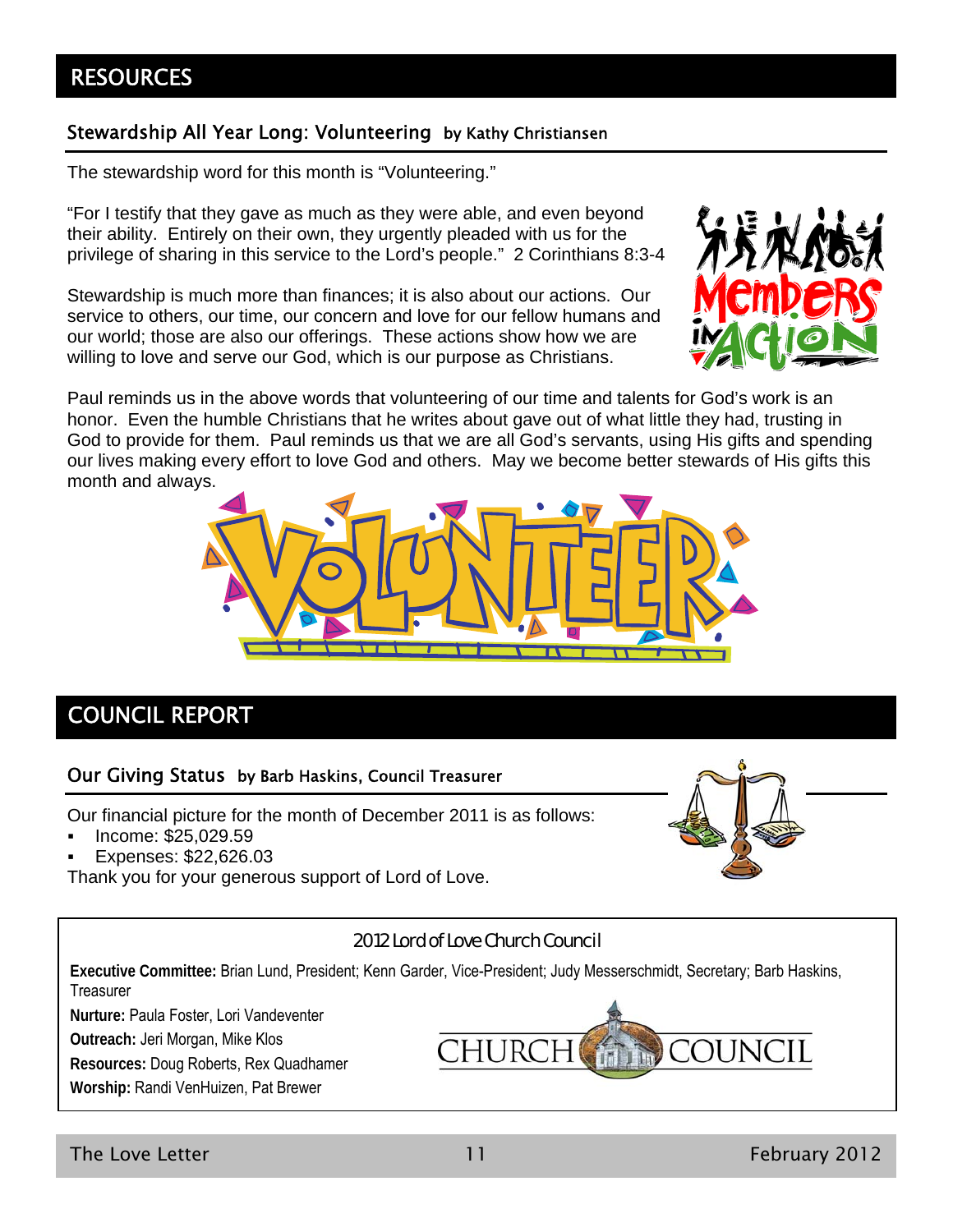#### From the Council President – February 2012 by Brian Lund, Council President

John 13:34-35 (NIV) *A new command I give you: Love one another. As I have loved you, so you must love one another. By this everyone will know that you are my disciples, if you love one another.*

February—the month of love. Many people make a special effort on one day, Valentine's Day, to show love to the special person or people in their lives.

Now, you can ask Deb, but I have not ever been that great a fan of Valentine's Day. Sometimes our schedules just don't allow us to take time on that particular day to do anything special. And that is OK with me. I recall that one year we "celebrated" with a night out sometime in June or July. I hope she will also tell you that this doesn't mean that I don't show my love for her on other days and in various ways.

Pastor Brad has been great in his proclamation of the good news of Christ, God's love and gracious gift to us, Jesus born and died for us. Pastor Brad doesn't suggest that we simply receive that good gift. He stresses the "so what" of the Gospel, that we should respond to God's love for us and reflect that love in our daily lives and the relationships we have with others.

I see our members doing wonderful things—embracing each other and supporting fellow members. When members are sick, suffering from loss, or having other cares and worries, our Lord of Love family shows concern and comes together to provide care and support. And this happens any day of the week, whenever it is needed.

Our care and support often extend beyond our members to friends, co-workers, and others in need. Our prayer ministry identifies the needs of many who need to be uplifted in prayer. We have an active mission program that allows us to support local, regional, national, and international causes. We open our building to those needing support and nurturing in their lives through individual counseling, AA, and other support group meetings.

I encourage all of our members to participate in the caring ministries that Lord of Love supports. Grow in faith. Participate in prayer. Offer compassion in support of others. Not just on Sunday, but every day.

Mark 12:29-31 (NIV) *"The most important commandment," answered Jesus, "is this: 'Hear, O Israel: The Lord our God, the Lord is one. Love the Lord your God with all your heart and with all your soul and with all your mind and with all your strength.' The second is this: 'Love your neighbor as yourself.' There is no commandment greater than these."*

I give thanks for all of our members and their faithful support of Lord of Love. When you are asked to help in service to our congregation and others, please consider the invitation. If you are not asked but would like to help, please contact me, Pastor Brad, or any of our council members.

Please continue to pray for our congregation, Pastor Brad, our congregation council, for all of God's children with special needs, and for our ministry together.

Blessings in faith and service, Brian Lund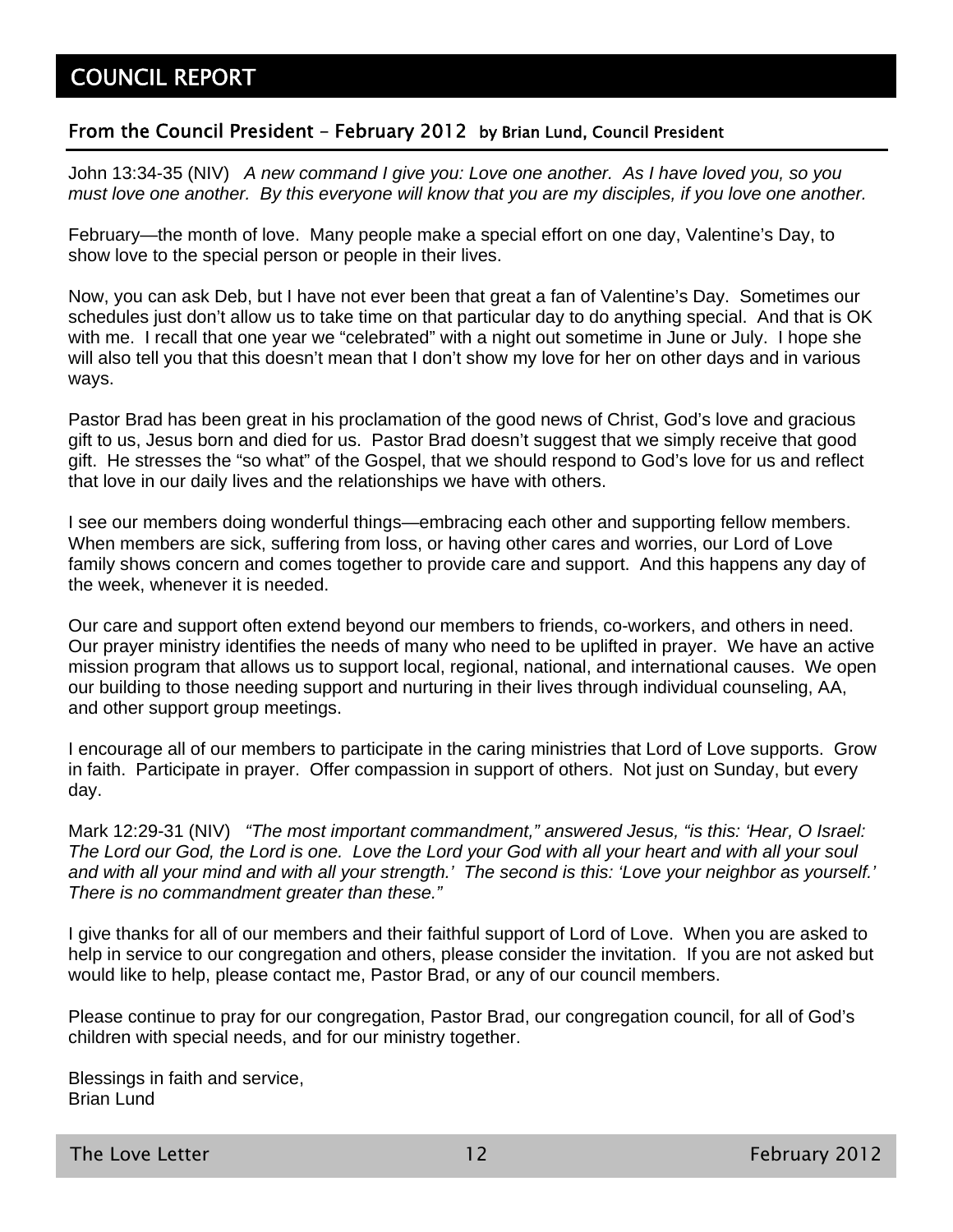#### Secret Angel Deadline Lord's Laughing

Please get your name in to Shawn Lorenzen by Wednesday, February 1 if you wish to be part of the 2012 Secret Angel program. This is open to all girls and women of Lord of Love.

The purpose is to pray for your secret angel and drop her notes and cards of encouragement throughout the year—all in secret, of course! Names will be distributed in time so you can greet your angel on Valentine's Day.

#### Metro East Spring Gathering

The Metro East Spring Gathering, "Christ Makes Life Exciting," is scheduled for April 14 at Bethany Lutheran Church in Elkhorn. Featured speaker Diane Gubbels of Coleridge, NE, will share the stories of how she was inspired to create many of the quilts she has made in a lifetime of quilting. Mitch McCartney, Assistant to the Bishop of the Nebraska Synod, will lead the Bible study. Speaking on Project Harmony will be Amy Chisholm, Develop Specialist, and Nola Jeanpierre will inspire us with her beautiful music.

The March issue of *The Love Letter* will include information on registration and tangible and monetary offerings.



### Gather Bible Studies

We're coming up on session 6 of the nine-part series on the study of Matthew, which focuses on "Tough Questions." The theme verse is Mark 10:49, "Take heart, get up, for he is calling you."

The Wednesday group will meet on February 1 in the Mary Room at 6:00 p.m. The Monday group will meet on February 6 at the Old Country Buffet, 145th & West Center Road, at 6:00 p.m. All women are invited to attend either of these groups.

#### Autumn Renewal

Lord of Love will host the Nebraska Synodical Women's Organization Autumn Renewal for Eastern Nebraska on September 15. Please mark your calendar now, as we will be looking for volunteers to help plan as well as to help out that day.

The theme is "Pray the Devil Back to Hell." We will hear the story of a small band of Liberian women who came together in the midst of a bloody civil war and led the way to win a long-awaited peace for their shattered country in 2003.

Watch *The Love Letter* for further information.

# Ladies

The coffee group will meet on February 3 and 17 at 8:00 a.m. at Crane Coffee at 76th and Cass. All women are welcome, so please come and join the fun!



### LOL Women's Ministry Team

The women's ministry team will meet on Wednesday, February 8 at 6:00 p.m. in the Mary Room.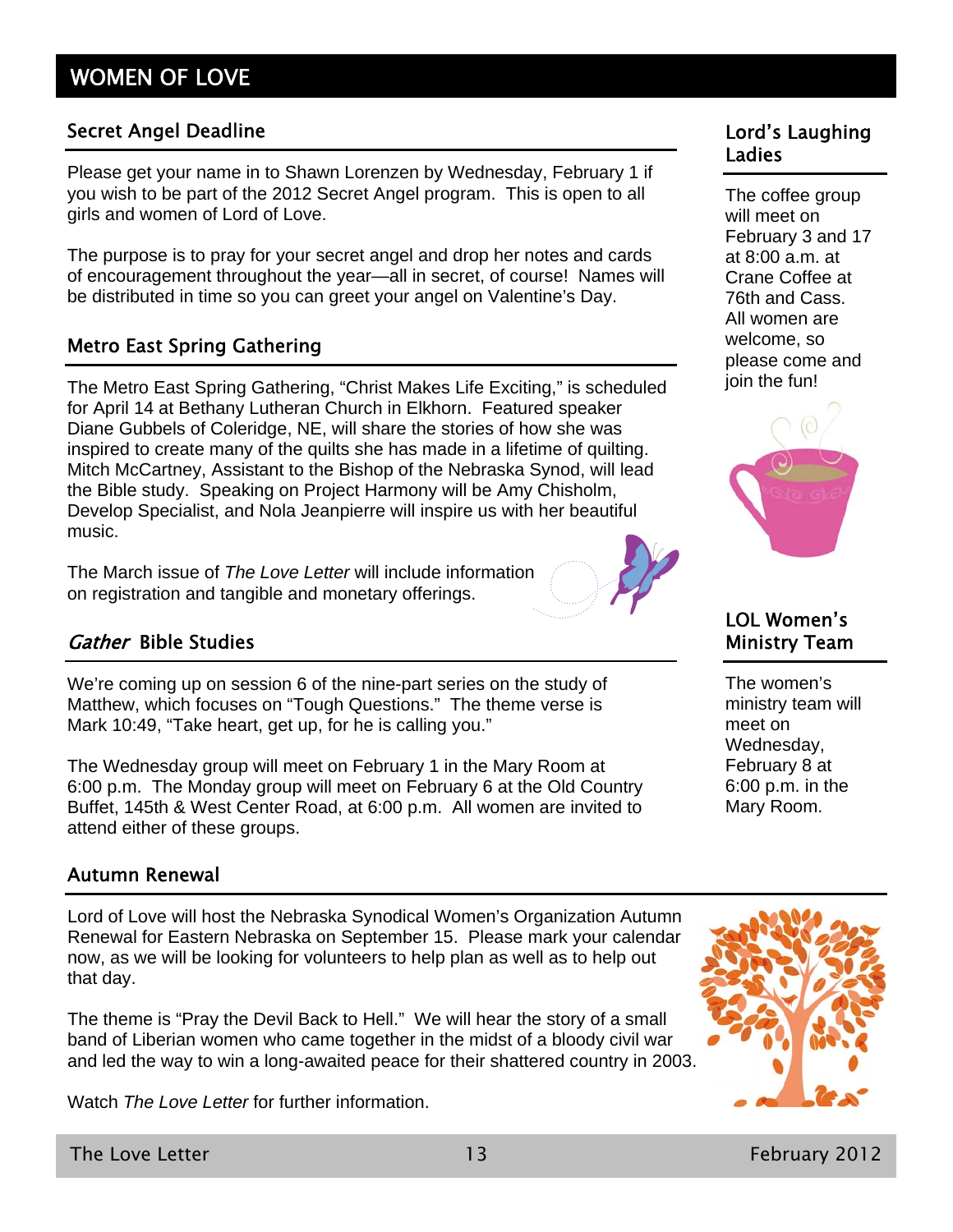#### Saved to Serve Opportunities

Recently announced by NSWO are two opportunities to participate in the annual Service Retreats. The first is June 8-10 with Tabitha Home Health Care in Crete. The Lutheran Service Corp in Omaha will host the group August 3-5. Watch for additional details.

#### Dates to Remember

#### **February**

|                | 6:00 p.m.    | Gather Bible Study, Mary Room                                      |            |
|----------------|--------------|--------------------------------------------------------------------|------------|
| 3              | $8:00$ a.m.  | Coffee Fellowship, Crane Coffee, 76th and Cass                     |            |
| 6              | 6:00 p.m.    | Gather Bible Study, Old Country Buffet, 145th and West Center Road |            |
| $\overline{7}$ | $9:00$ a.m.  | Quilters, Fellowship Hall                                          |            |
| 8              | 6:00 p.m.    | Women's Ministry Team, Mary Room                                   |            |
| 11             | $10:00$ a.m. | Cookbook Committee, Lord of Love                                   | - February |
| 17             | 8:00 a.m.    | Coffee Fellowship, Crane Coffee, 76th and Cass                     |            |
| 21             | $9:00$ a.m.  | Quilters, Fellowship Hall                                          |            |
|                |              |                                                                    |            |

#### **Coming Soon**

| April 14     | Metro East Spring Gathering, Bethany Lutheran, Elkhorn |
|--------------|--------------------------------------------------------|
| April 27-28  | Retreat at St. Benedict Center, Schuyler               |
| September 15 | Autumn Renewal, Lord of Love                           |

# LOL YOUTH

#### Youth Group Meetings Note to Parents

Things are in full swing for the Youth Group! The high school youth started meeting on January 15 and will continue to do so for the coming months.

Middle School youth, be sure to look at the calendar for upcoming meetings and events!

#### Calendar of Youth Events

#### **February**

| February 5  | Both Jr. and Sr. High Youth Meeting                     |
|-------------|---------------------------------------------------------|
| February 12 | Middle School Youth Meeting – during the annual meeting |
|             | High School Youth – please attend the annual meeting!   |



Women **ELCA** 

If any of you would like to help with any of these events, please let Lynette Kistler know. I will definitely need volunteers for the Easter Breakfast on April 8. Thank you so much in advance for all of your help! My email is kistlerlf@gmail.com. See you all soon!

#### **Coming Soon**

| March 4  | Bowling for Jesus Event – The youth can bowl as a team for this! |
|----------|------------------------------------------------------------------|
| March 11 | Both Jr. and Sr. High Youth Meeting                              |
| April 8  | Easter Breakfast                                                 |

The Love Letter **14** February 2012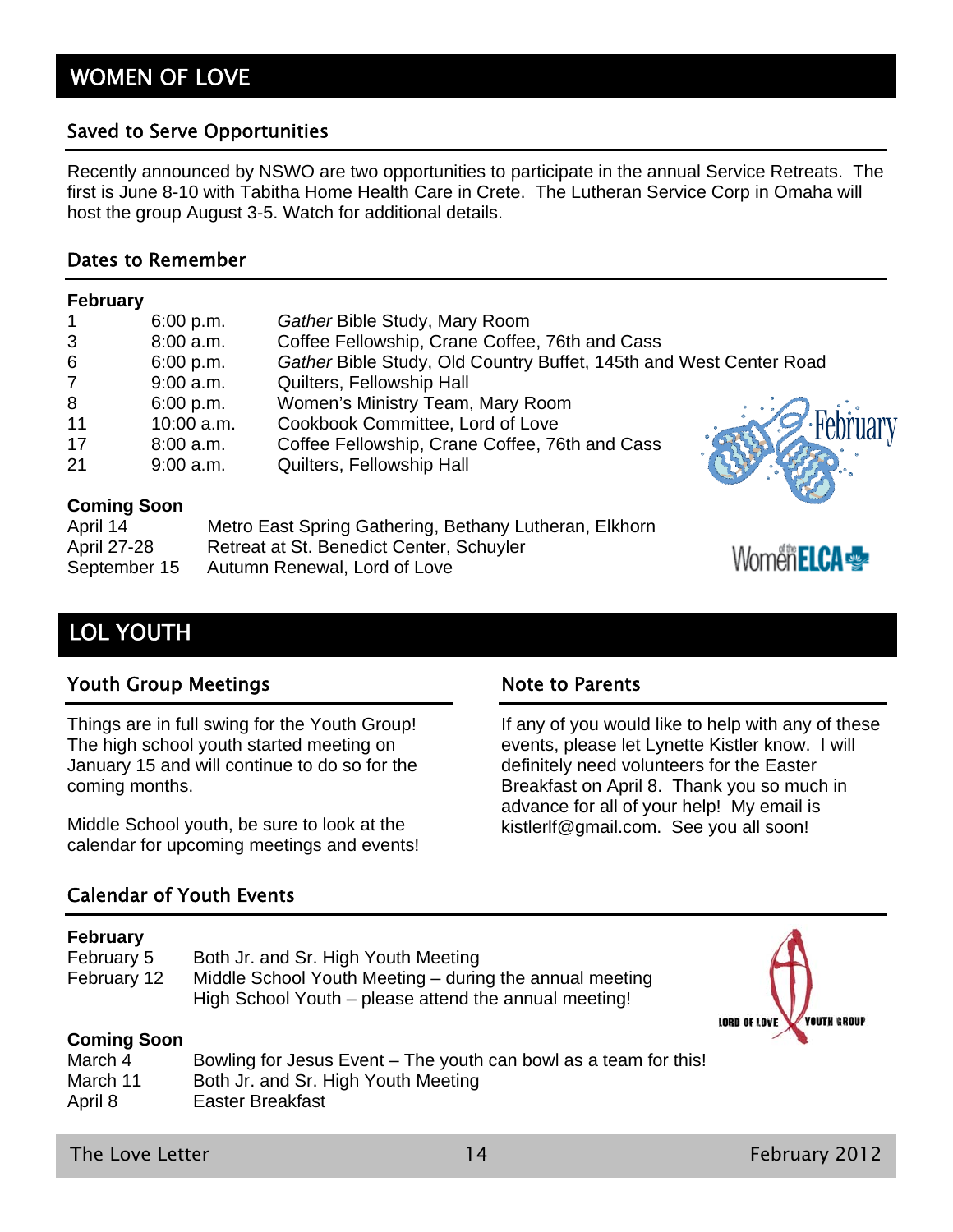### In Our Prayers

Adrienne (staff member/friend of Rose Roberts) Karen Dick Bell Marty Beutler (son of Gary and Connie Beutler) Ruth Cooley Treyson Cooper (student of Susan Lueders in burn unit) Jill Coster Janet Duckworth (friend of Marilyn Thomsen) Claire Foral (friend of Dave and Lisa Rieff) Patty George (friend of Dave and Lisa Rieff) Keith Gillespie Kaye Haar (friend of the Novaks) Marilyn Haworth (friend of Brenda Mac) Cathy Johnson (friend of Marilyn Thomsen) Cheryl Jones (friend of Nancy Shinrock) Gene and Dolores Jordan (uncle and aunt of Paula Foster) Jude Konvalina Lisa Lueders (sister-in-law of Dave Lueders) Jim Mahler (brother of Jane Hawkins) Marj Mahler (mother of Jane Hawkins)

Ruby Mathis and Jada (aunt and cousin of Lynnette Nore)

Debbie Michalak (co-worker of Jackie Combes) John Patrick Nicholson (friends of the Novaks) Charlotte Peters (sister of Karen Mullen) Luana Salerno (friend of Sandy Hall) Isaac Schroeder (infant son of Clay and Kelly) Phyllis Strasser Karen Swanson (sister of Marilyn Thomsen) Brenda Thom Marilyn Thomsen Ted Whitfield (former co-worker of Brian Shinrock)

Children waiting to be adopted & those seeking to adopt Men's servant ministry Stephen Ministers and their care receivers Those deployed around the world Those seeking employment Those who mourn

If you would like to add a name to the In Our Prayers section of *The Love Letter*, please contact the office at 402.493.2946, send an email to marylou@lord-of-love.org, or fill out a prayer request note available in the narthex and place it in the basket. **Please help keep this list current by informing us when a name can be removed.** Thanks!

#### Love Notes

Thank you to my Lord of Love family for making my 90th birthday so special! I especially want to thank everyone who came to my "party" and/or sent a card (I got 97 cards!). You all really made my day!

Ann Christiansen